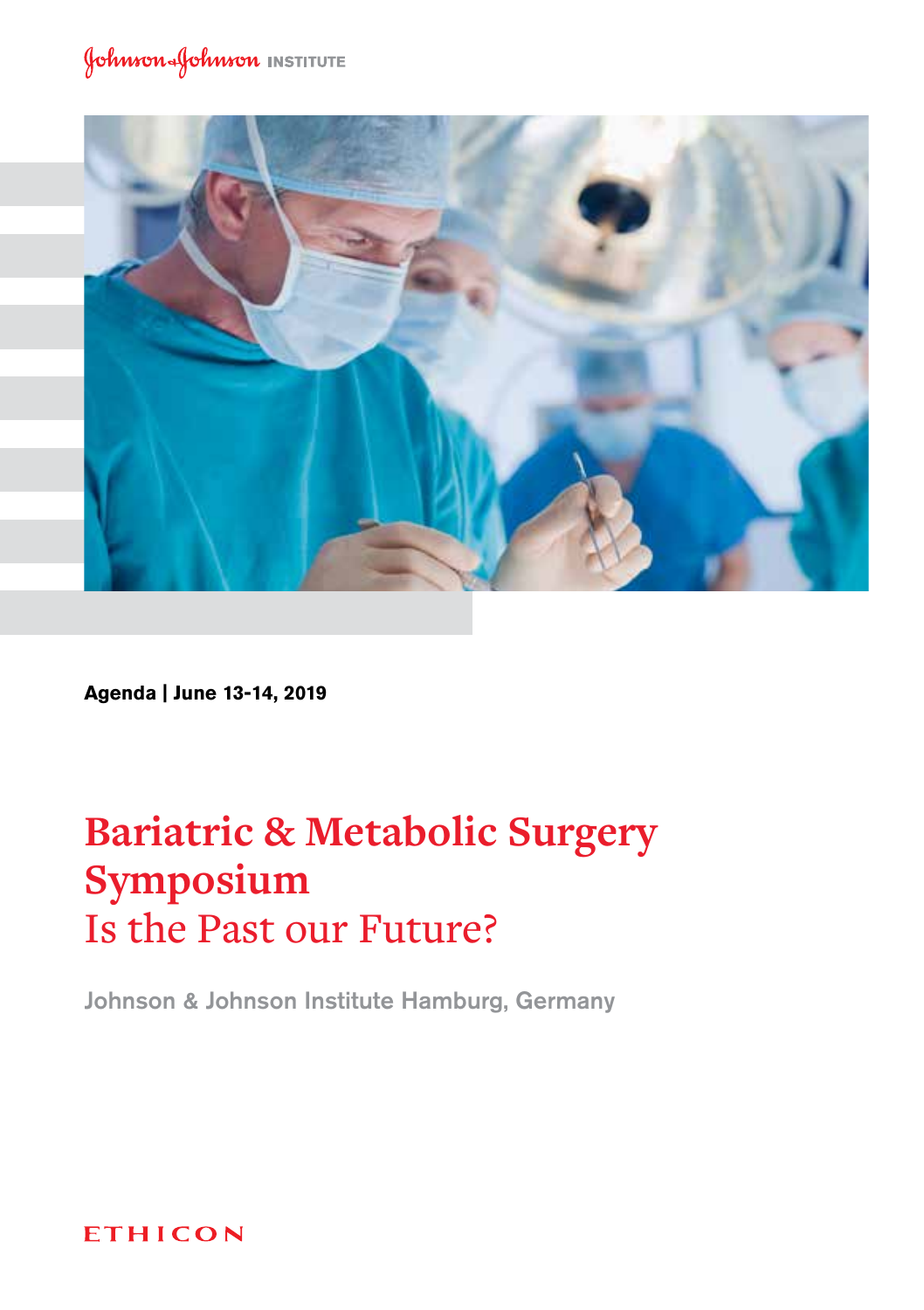# Welcome to the Johnson & Johnson Institute

The Johnson & Johnson institute invites you to the 6th annual bariatric & metabolic surgery symposium. The educational program combines interactive plenary sessions and case discussions as well as innovative hands-on workshops to offer an opportunity for an open exchange between the experts and attendees.

Interactive case sessions will focus on challenges and complication management in revisional bariatric surgery and discuss treatment algorithms. Evidence-based debates among the experts on emerging bariatric procedures will provide an overview of current techniques and assess the status quo.

Additionally, attendees can choose 3 workshops out of a broad offering to advance their knowledge in a specific area of bariatric & metabolic surgery or obesity center / practice management.

All sessions and workshops are led by a highly experienced international faculty, experts in the field of bariatric & metabolic surgery.

Yours sincerely,

#### **Ute Kablitz**

Professional Education Manager Bariatric & Metabolic Specialty Europe, Middle East and Africa Mobile: +41 79 193 3984 Email: ukablitz@its.jnj.com

#### **Faculty**

- **Dr. Lilian Kow,** Australia **Prof. Karl Miller,** Austria / UAE **Dr. Bruno Dillemans,** Belgium **Prof. Jan Mulier,** Belgium **Dr. Andrea Lazzati,** France **Prof. David Nocca,** France **Dr. Beate Herbig,** Germany **Dr. Karl-Peter Rheinwalt,** Germany **Dr. Subhi Abu Abeid,** Israel **Dr. Hasan Kais,** Israel **Dr. Alessandro Giovanelli,** Italy **Dr. Antonio Braun**, Italy **Dr. Rui Ribeiro,** Portugal **Dr. José María Balibrea,** Spain **Dr. Tahir Yunus,** Saudi Arabia **Dr. Haytham Hisham Abdullah Alabbas,** Saudi Arabia **Prof. Torsten Olbers,** Sweden **Dr. Nicolas Clement**, Switzerland **Prof. Ralph Peterli,** Switzerland **Dr. Ronald Liem,** The Netherlands
	- **Dr. Mohammed B Al Hadad,** UAE
	- **Prof. Francesco Rubino,** UK
	- **Dr. Robin Blackstone,** USA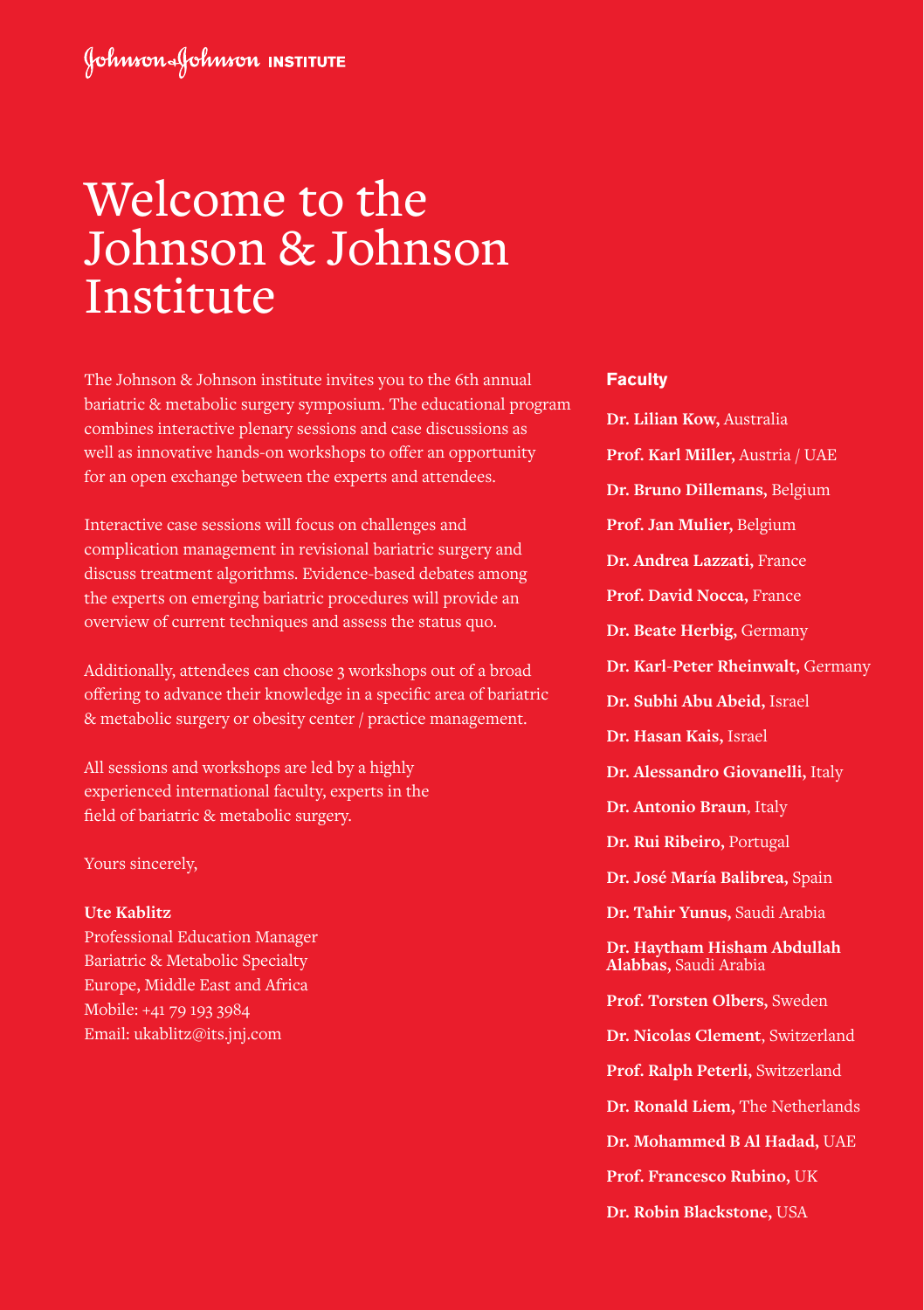| Day 1 |                                                                                                                                                                      | June 13, 2019                                                                                                                                   |
|-------|----------------------------------------------------------------------------------------------------------------------------------------------------------------------|-------------------------------------------------------------------------------------------------------------------------------------------------|
| 11:30 | Transfer from Hotel to the Johnson & Johnson Institute*                                                                                                              | A11                                                                                                                                             |
| 12:00 | Arrival, Registrations and Lunch Bags                                                                                                                                | A11                                                                                                                                             |
| 13:00 | Introduction to the Johnson and Johnson Institute and<br><b>Executive Welcome</b>                                                                                    | K. Miller                                                                                                                                       |
| 13:15 | Opening Lecture                                                                                                                                                      | Presenter: L. Kow                                                                                                                               |
| 13:45 | Emerging Procedures in Bariatric & Metabolic Surgery<br>Session 1 - Clinical Evidence & Current Consensus<br>(Presentations and interactive expert panel discussion) | Moderator: K. Miller<br>Presenters:<br>R. Blackstone, L. Kow<br>Expert Panel: T. Olbers,<br>R. Ribeiro, F. Rubino                               |
| 14:45 | <b>Coffee Break</b>                                                                                                                                                  | A11                                                                                                                                             |
| 15:15 | Emerging Procedures in Bariatric & Metabolic Surgery<br>Session 2 – Overview of new Procedures and their<br>technical/clinical challenges (SADI-S, OAGB, N-Sleeve)   | Moderator: R. Peterli<br>Presenters: J.M. Balibrea,<br>D. Nocca, K.P. Rheinwalt<br>Expert Panel: S. Abu Abeid<br>B. Herbig, R. Liem, R. Peterli |
| 16:15 | Coffee Break                                                                                                                                                         | All                                                                                                                                             |
| 16:30 | Workshop Choice 1                                                                                                                                                    | Group                                                                                                                                           |
| 18:00 | Transfer from J&J Institute to Hotel                                                                                                                                 | A11                                                                                                                                             |
| 19:45 | Transfer from Hotel to Dinner Location                                                                                                                               | A11                                                                                                                                             |
| 20:00 | Dinner at "Ehemaliges Hauptzollamt"                                                                                                                                  | All                                                                                                                                             |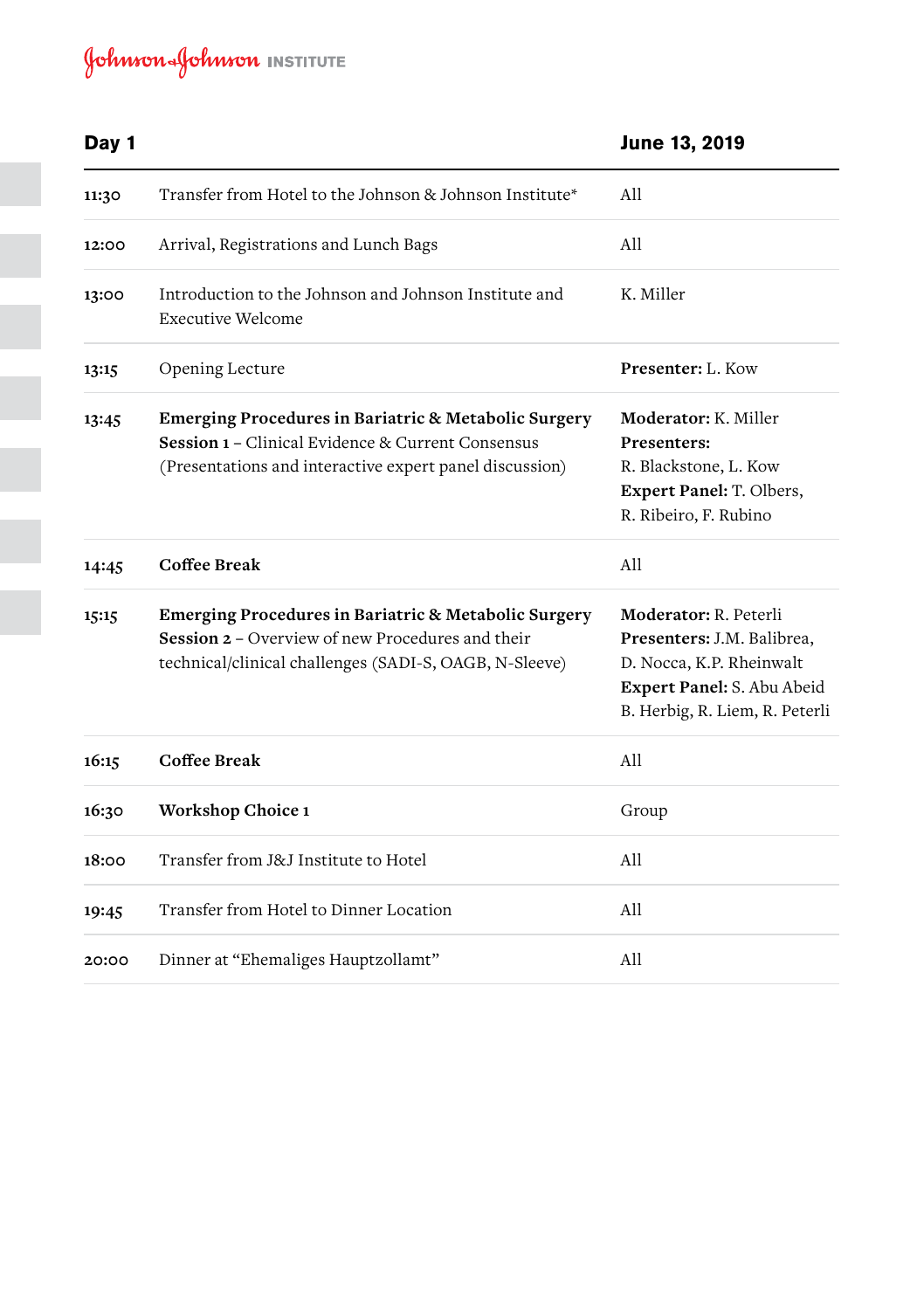| Day 2 |                                                                                                                              | June 14, 2019                                                                                                         |
|-------|------------------------------------------------------------------------------------------------------------------------------|-----------------------------------------------------------------------------------------------------------------------|
| 07:15 | Transfer to the Johnson & Johnson Institute                                                                                  | A11                                                                                                                   |
| 08:00 | Welcome back & directty proceed to Workshop Choice 2                                                                         | Faculty                                                                                                               |
| 08:15 | Workshop Choice 2                                                                                                            | Group                                                                                                                 |
| 09:45 | Coffee break                                                                                                                 | A11                                                                                                                   |
| 10:00 | Session 1 - Revisional Bariatric Surgery<br>(Presentations and interactive<br>expert panel discussion)                       | Moderator: B. Dillemans<br>Presenters:<br>H. Alabbas, A. Lazzati<br>Expert Panel: L. Kow,<br>N. Nocca, T. Yunus       |
|       | Session 2 - Challenging Cases &<br><b>Complication Management</b><br>(Presentations and interactive expert panel discussion) | Moderator: B. Herbig<br>Presenters:<br>A. Braun, N. Clement<br>Expert Panel: A. Giovanelli,<br>R. Peterli, R. Ribeiro |
|       | <b>Conclusion Session 1 &amp; 2:</b> A quest for<br>Algorithms in revisional surgery                                         | Presenter:<br><b>B.</b> Dillemans                                                                                     |
| 12:00 | Lunch                                                                                                                        | A11                                                                                                                   |
| 13:00 | Workshop Choice 3                                                                                                            | Group                                                                                                                 |
| 14:30 | Faculty Round Table - Best-Practice & Lessons Learned                                                                        | Faculty                                                                                                               |
| 15:00 | Concluding Remarks & Feedback                                                                                                | K. Miller                                                                                                             |
| 15:15 | Transfers to Airport                                                                                                         | A11                                                                                                                   |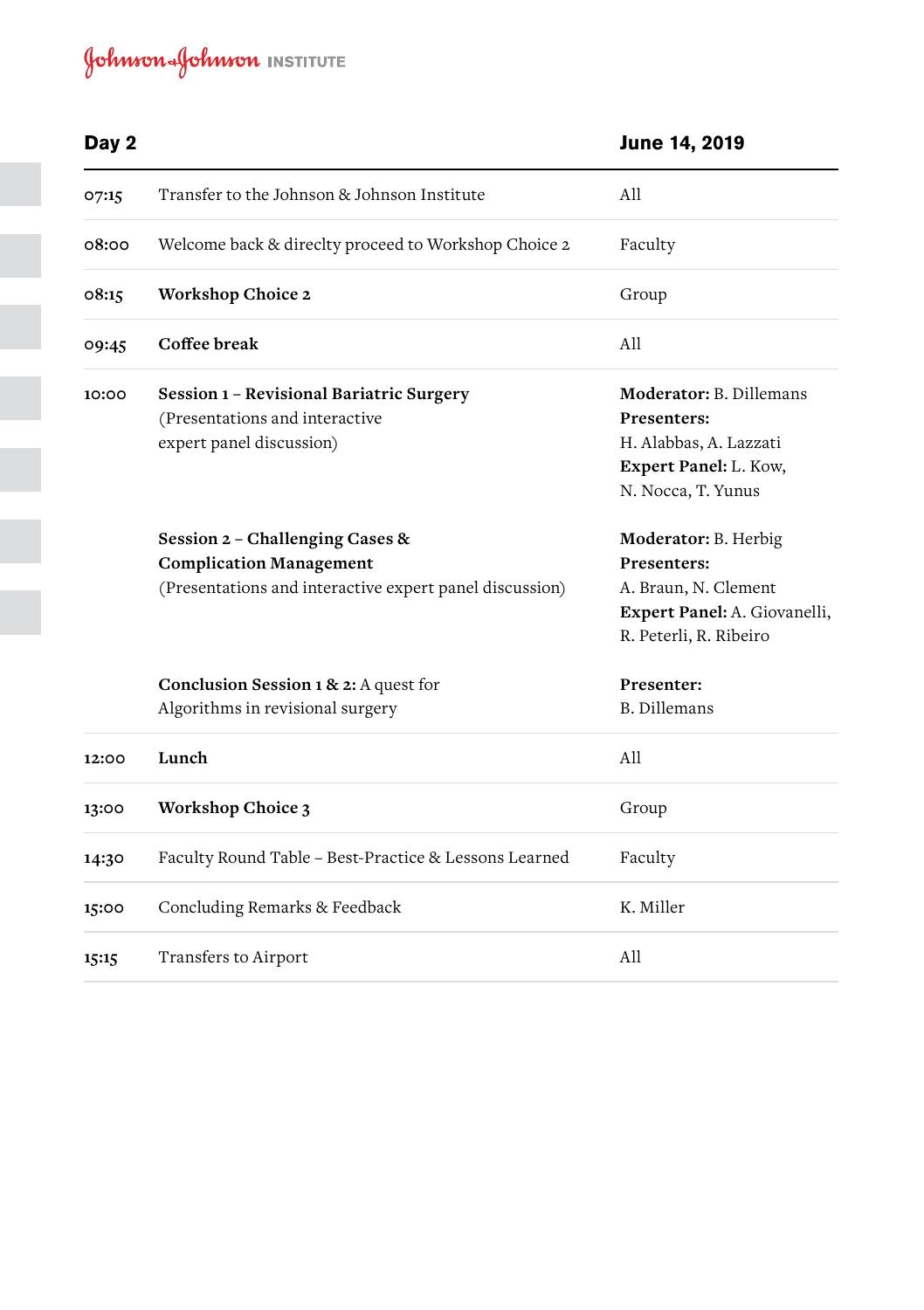## **Pre-Symposium Activities**

## **1. Train the Trainer: Innovative Simulation Technologies in Surgery**

Outline: Train the Trainer session on how to use innovative and new technologies (e.g. virtual reality, C-SATS) to develop and teach your residents in bariatric surgery

- − Available on June 13 from 10:30 11:30
- − Pre-registration necessary
- − Limited to 20-30 participants

## **2. Johnson & Johnson Institute Facility Tour**

Outline: JJI facility tour including dry lab, wet lab, anatomical lab etc.

- − Available on June 13 from 11:00 11:30
- − Pre-registration necessary
- − Tour limited to 15 participants





### **3. Johnson & Johnson Ethicon Suture Plant Tour**

Outline: Visit the Ethicon suture production

- − Available on June 13 from 9:30 11:30
- − Pre-registration necessary
- − Tour limited to 10 participants

Kindly note that wearing of jewelry, make-up, polish & nail decorations are not allowed in the production and laboratory areas.

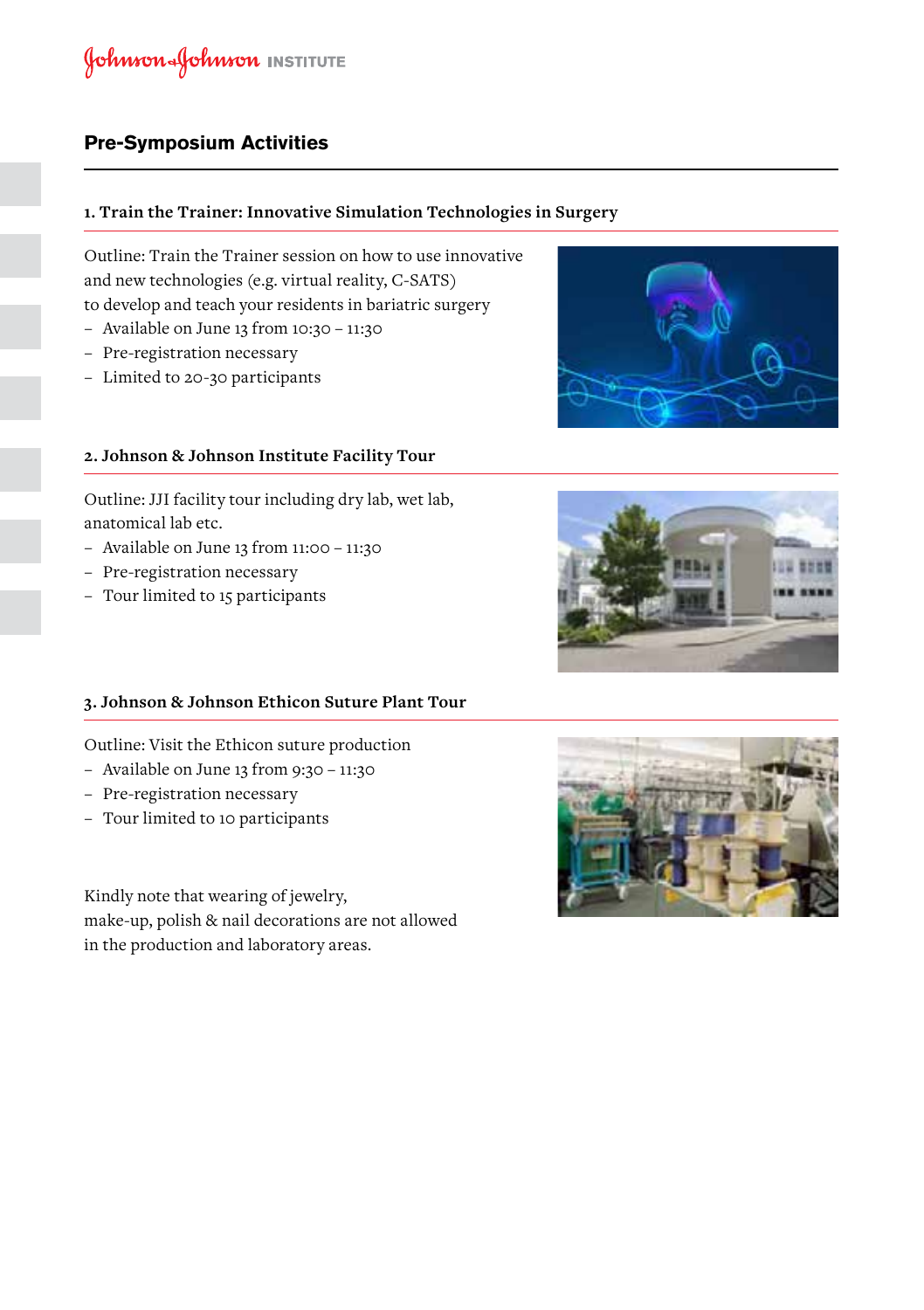## **Workshop Overview**

\*Workshop allocation based upon your selection during registration (choose 3 out of 6)

**Workshop 1 - Patient pathway & Enhanced recovery after bariatric surgery (ERABS) Faculty**: M.B. Al Hadad, A. Giovanelli, R. Liem

**Outline:** An interactive session on patient pathway programs & digital platforms, with focus on enhanced recovery after bariatric surgery.

## **Learning objectives:**

- − Understand key components of an effective patient pathway program & tips and tricks on getting a program started in their institution
- − How to engage and empower their surgical teams to increase efficiency
- − Have an outline of current digital platforms and their use to better support patient outcomes

## **Workshop 2 - Team Approach & Scenario Planning to optimize surgery outcomes and manage complications (Wet-lab)**

**Faculty:** S. Abu Abeid, J. Mulier, K.P. Rheinwalt, T. Yunus

**Outline:** A practical, hands-on workshop in the animal lab that focuses on the collaboration of the entire team to optimize surgical outcomes and manage critical complications

### **Learning objectives:**

- − Best-practice collaboration between anaesthesiology and surgery
- − Understand which measures can be altered during anaesthesia to optimize pre-, peri- and post-operative surgical outcomes
- − Scenario planning for critical situations: learn to manage leaking anastomoses, control severe bleedings in simulated animal models
- − Participatory learning about rare issues, which can occur and how to make your bariatric team ready to successfully manage these
- − Understand safety issues of hand sewn anastomosis and stapling technique

## **Workshop 3 - Advanced insights on How to Setup and Publish a Research Faculty:** R. Peterli, L. Kow, T. Olbers (June 13)

**Outline:** Insights on how to improve, increase and drive professional and methodological approach to setup and publish research

### **Learning objectives:**

- − Understand the relationship between health research and better patient outcomes
- − Know where do research ideas come from
- − Understand the ethics and research
- − Plan the research: type of studies, hypothesis, sample size, protocols.
- − Describe and analyse the data
- − Write a scientific paper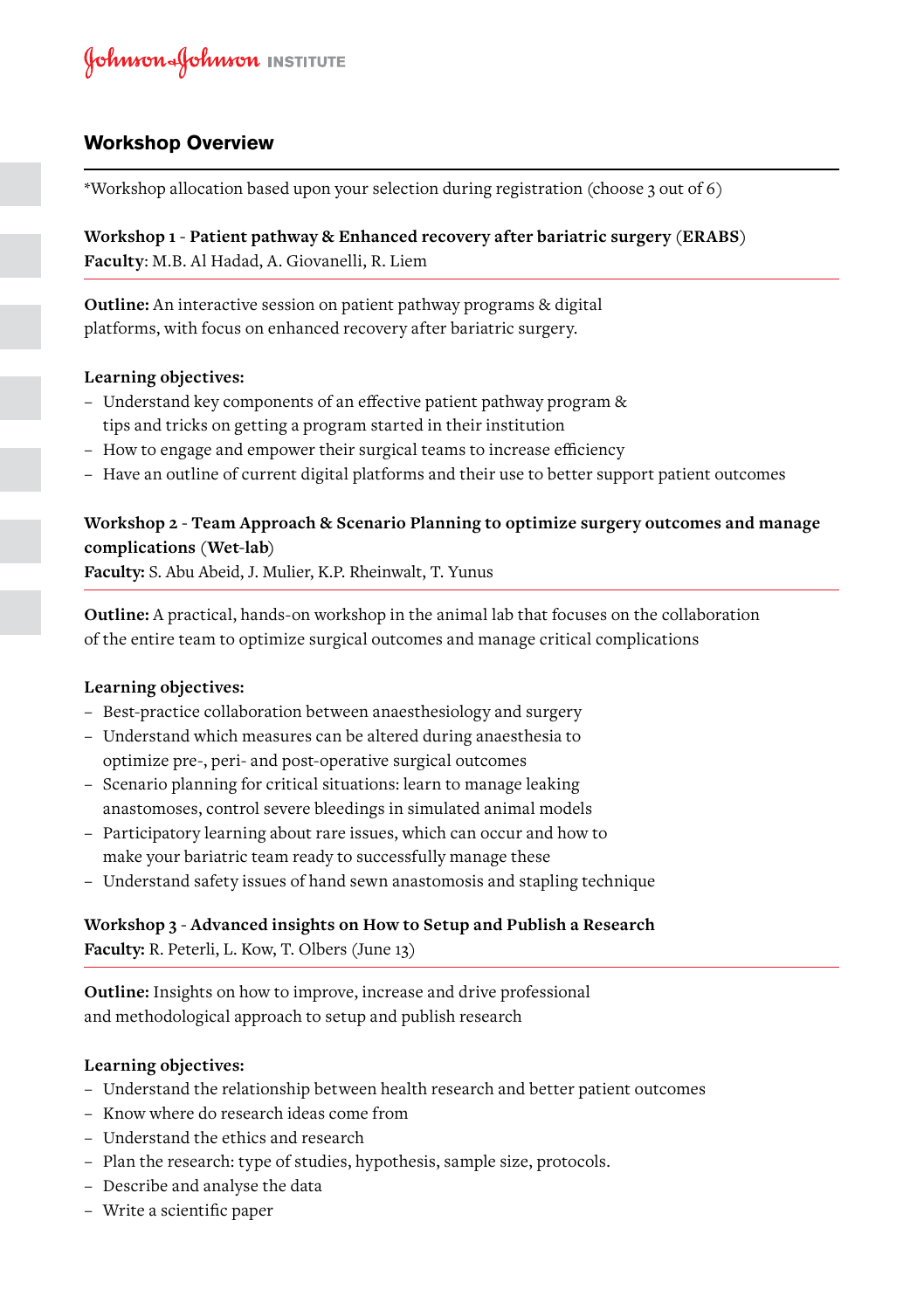## **Workshop Overview (continued)**

## **Workshop 4 - Flipped Classroom: "The Challenging Patient – Procedure Selection" Faculty:** R. Blackstone, B. Herbig

**Outline:** A flipped classroom style workshop to enable more personalized and less didactic knowledge acquisition around the topic of primary and revisionary procedure selection to maximize perioperative safety, minimize long-term surgical complication side effects, and optimize long-term benefits of obesity treatment.

## **Learning objectives:**

- − Work out evidence-based guidelines for patient selection in primary and revision surgery
- − Understand medical and nutritional aspects of multidisciplinary care
- − Learn how to minimize perioperative and postoperative risks

## **Workshop 5 - How to effectively use social media to better collaborate with the medical community and increase patient referral**

**Faculty:** J. M. Balibrea, H. Kais, F. Rubino

**Outline:** A practical session about social media channels and how to use them in an effective way for external communication and multidisciplinary obesity team engagement.

## **Learning objectives:**

- − The role of social media and digital connectivity
- − Understand available social media channels with their pros & cons
- − Learn how to communicate with the media
- − Get tips and tricks how to increase outreach
- − A summary on the most important information for other clinicians to know about surgical and nonsurgical approaches, and a more integrated, 'continuum' model of surgical and nonsurgical approaches

## **Workshop 6 – Best-practice in revisional surgery: mental training and round table discussion on challenging cases**

**Faculty:** R. Ribeiro, B. Dillemans (June 14), K. Miller, D. Nocca

**Outline:** A round table discussion about their personal challenging case supplemented with a practical session on how to leverage mental training in to drive high standards and surgical excellence through the OR team.

### **Learning objectives:**

- − Bring their own surgical case (case template will be provided) and discuss their personal challenge with the experts
- − Understand how to get a better standardized technique and improved performance through mental training